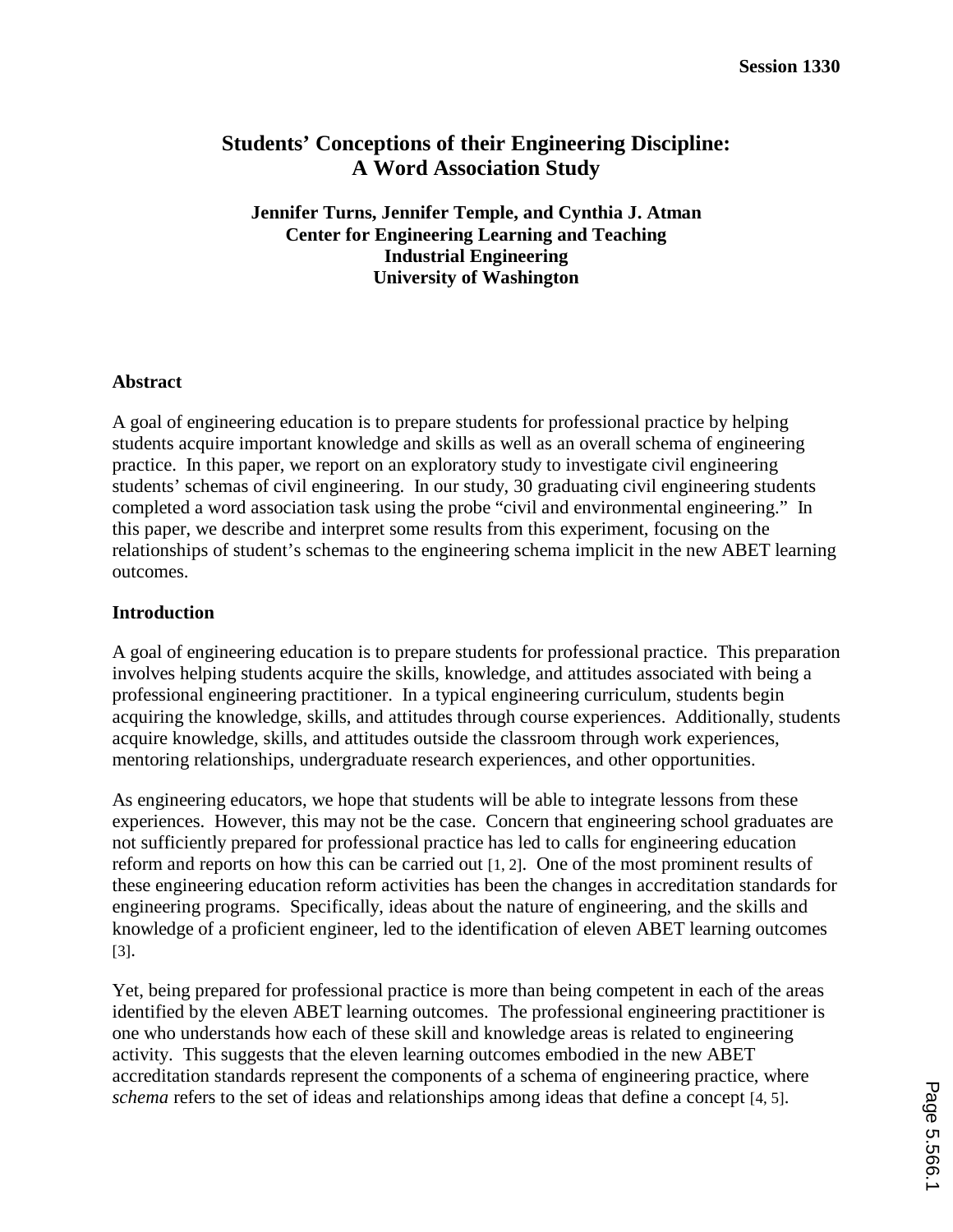The observation that the ABET learning outcomes imply a schema of engineering practice suggests some questions: What are our students' schemas of engineering? Do our students' schemas of engineering include the skills and knowledge that are embodied in the ABET learning outcomes. If we accept Ausebels's single guiding principle of education - "If I had to reduce all of educational psychology to just one principle, I would say this: The single most important factor influencing learning is what the learner already knows. Ascertain this and teach him accordingly"<sup>[6]</sup> - then these questions are important. An understanding of our students' schemas of engineering should provide insights that can guide engineering education. What is needed is a way to probe students' understanding of, or schema of, their engineering discipline.

In this paper, we make one step in this direction by reporting on a study that explored civil engineering students' schemas of civil engineering. In particular, we sought to understand the relationship between students' conceptions of civil engineering and the schema implicit in the ABET learning outcomes. In this exploratory research, we used a word association task to develop initial insights. In this paper, we provide details on the word association method, the analysis of the data, and the results for a sample of five subjects. We close with some implications of this exploratory study.

## **Method**

We explored students' engineering schemas using a word association task. In a word association task, a subject is presented with a term (the *probe*) and then records all of the ideas that come to mind (i.e., that he/she associates with the probe). The data resulting from this process include the specific terms that the subject provides, the number of terms provided, and the sequence of the terms provided. This information can then be used to characterize a subject's understanding of the probe concept.

## The Word Association Task

There are a variety of different approaches for exploring a student's schema of a concept such as engineering. One approach is to conduct a "concept" interview with a student [7]. In such an interview, the interviewer asks the interviewee to talk about their ideas about the concept under consideration (e.g., engineering). The interviewer monitors what the interviewee is saying, asking for clarification when something seems unclear. The interviewer can come prepared with questions that can stimulate the interview. Focus groups, essentially an open-ended interview with multiple participants, are a related technique.

A strength of such an open-ended interview is that the interviewer can pursue topics brought up by the interviewee and ask questions about ambiguities in order to resolve them. On the other hand, conducting interviews and analyzing interview data are extremely time-consuming, thus limiting the number of subjects who can be explored through such a technique.

In our exploratory work, we chose to use word association [7]. In a word association task, the goal is for the student to create a list of concepts related to the target concept. The basis of a word association task rests on the associativeness of memory. The theory of associative organization of memory is that related concepts are linked and that activation of a concept results in activation of related concepts [8]. A word association task builds from that idea by suggesting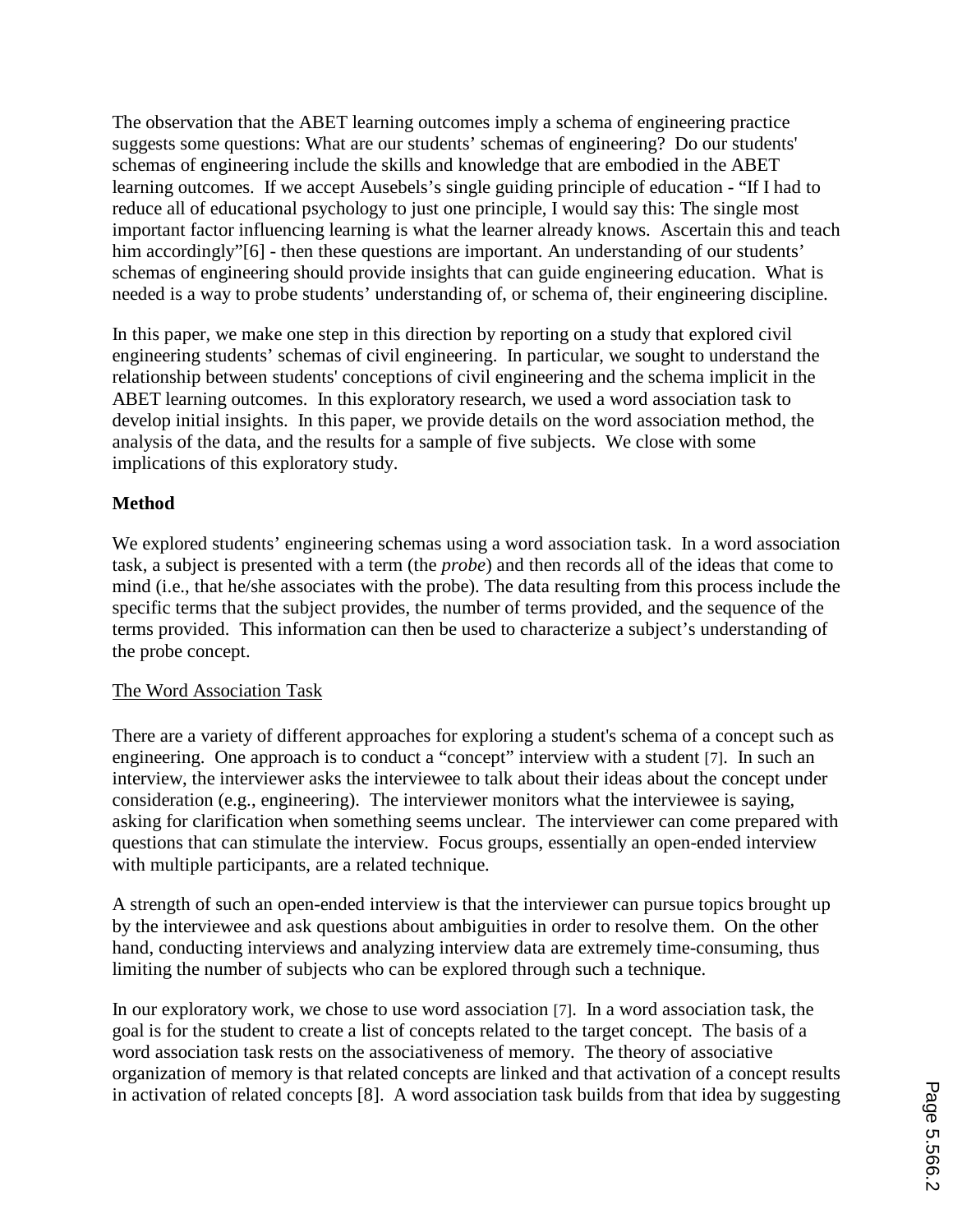that when subjects are doing the word association task, they are writing down the related concepts that have been activated by the target concept. Concept mapping, which involves having students not only list the concepts but also show the relationships among the different concepts, is a related technique [9].

The word association task, while not as thorough as interviewing, has some strengths that interviewing does not. The task can be completed quickly by students, and many students can complete this task at the same time. In this manner, a data set can be quickly created and analyzed to identify initial insights. Such an analysis can be used to generate hypotheses and questions to be further explored through interviews or another method.

## Procedure

The word association data described in this paper was collected as part of a larger study. This larger study involved students responding on a series of tasks, where the tasks were chosen to provide insight into student's preparedness for professional practice. In addition to the word association task, the study included a professional advice task, a concept mapping task, a sorting task, and a demographic survey. The subjects completed the tasks in a specified amount of time and in a specified order.

The word association task was the initial task. The task began with the distribution of materials to the subjects and the reading of instructions. The subjects were told to use the probe "civil and environmental engineering" and to write down whatever comes to mind. The subjects were then given 15 minutes to work on the task.

## Subjects

A total of 30 subjects participated in the study. All of the subjects were students in civil and environmental engineering. While most of these subjects were graduating seniors, a few were graduate students. The subjects represented each of the concentration areas included in the civil and environmental engineering program.

The subjects included both paid and volunteer subjects. The volunteer subjects were those who chose to complete the study tasks rather than participate in their normally scheduled class. The paid subjects completed the assessment tasks at the end of the exam week.

## Analysis

The data resulting from the word association task include the number of terms each subject provides and the specific terms provided. By looking at the number of terms provided by each subject, one can get an initial sense of the dataset.

The specific goal of the analysis, however, was to uncover what the word association data indicates about students' schemas for civil engineering. In particular, we were interested in how the students' schemas compare to the schema implicit in the ABET learning outcomes. Thus, we decided to use the ABET learning outcomes to help us categorize the data. Each of the 11 ABET criteria were used to generate a code for our coding scheme. For example, the code "Technical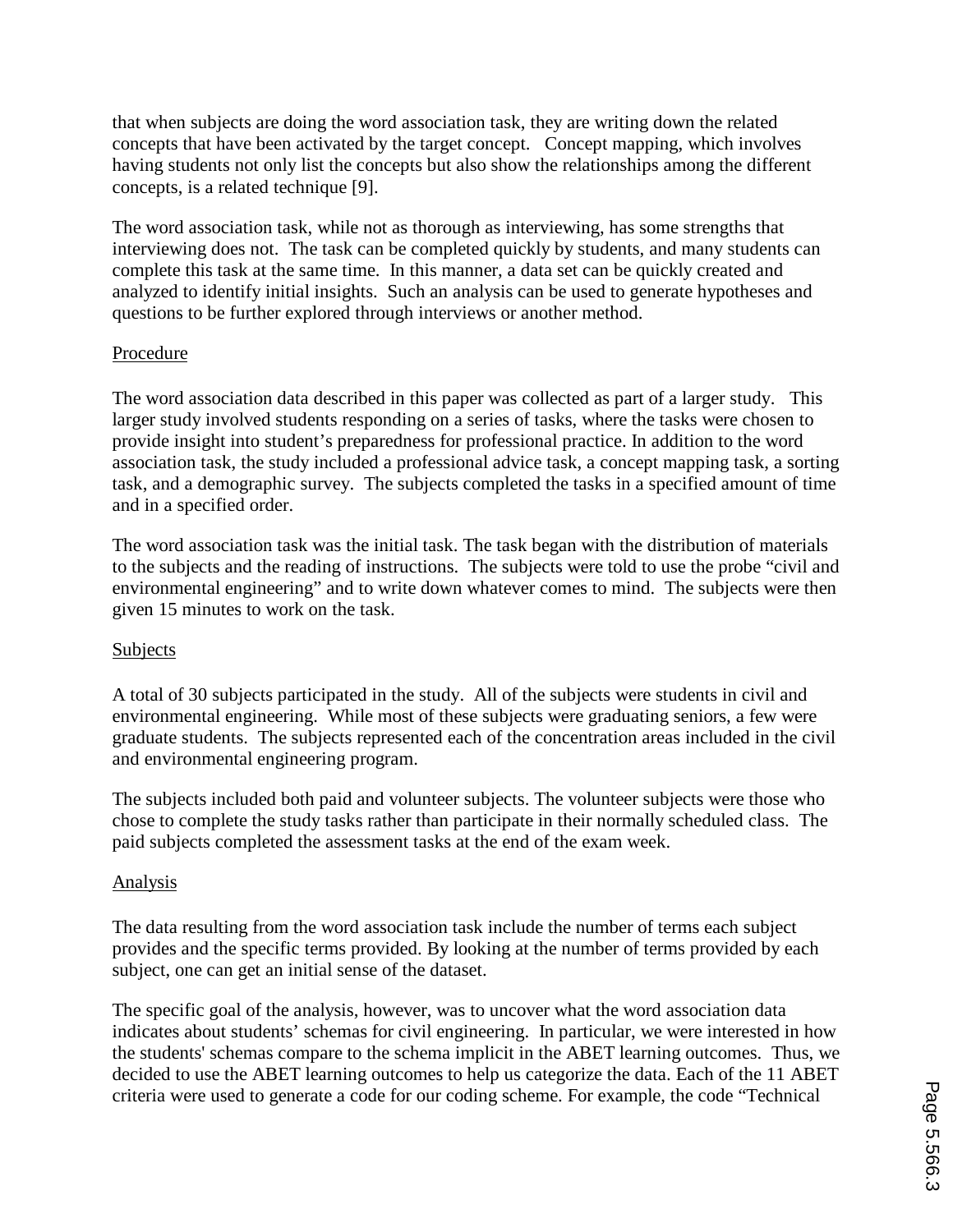| Table 1. Descriptions of the Coding Scheme. Outcome letters correspond to ABET learning |  |  |  |  |
|-----------------------------------------------------------------------------------------|--|--|--|--|
| criteria.                                                                               |  |  |  |  |

| Outcome                         | <b>Explanations</b>                                                                                                                                                    | <b>Examples</b>                                   |
|---------------------------------|------------------------------------------------------------------------------------------------------------------------------------------------------------------------|---------------------------------------------------|
|                                 |                                                                                                                                                                        |                                                   |
| (A) Technical Knowledge         | Terms that demonstrate student knowledge in mathematics,<br>science, or engineering. These include areas of knowledge as<br>well as things students learn to describe. | "Geotechnical"<br>"Transporation"<br>"Strength"   |
| (B) Data Collection             | Terms related to the process of experimentation and data<br>analysis. This category excludes specific tools and equipment<br>which fall into category K                | "Trans-lake study"<br>"Research"                  |
| (C) Design                      | Things that are designed. All the things that are designed fall<br>into this category. It is not limited to things that civil engineers<br>design.                     | "Waste water treatment"<br>"Transit"<br>"Trusses" |
| (D) Multi-disciplinary Teams    | The people with whom engineers work, as well as the skills<br>needed to work on a team. This category includes specific<br>names as well as more general terms.        | "Environmentalists"<br>"Teamwork"                 |
| (E) Engineering Problems        | Terms identifying problems engineers solve as well as goals of<br>engineering.                                                                                         | "Movement of goods"<br>"Bridge design"            |
| (F) Professional                | Terms expressing professional and ethical responsibility as<br>well as things related to engineering as a profession.                                                  | "Budget"<br>"Construction Crews"                  |
| (G) Communication               | Communications skills and devices.                                                                                                                                     | "Papers"<br>"Presentations"                       |
| (H) Global and Societal Context | Terms that recognize engineering in a broad context. This<br>includes terms recognizing society, as well as areas of<br>knowledge that are not technical.              | "Civilization"<br>"History"                       |
| (I) Life-long Learning          | Terms associated with education. This generally includes<br>words associated with the students' schooling, such as<br>professors and room numbers and school names.    | "Grad school"<br>"VLPA"                           |
| (J) Contemporary Issues         | Terms that convey student knowledge of contemporary issues.<br>This category includes contemporary engineering projects and<br>opinions of those projects.             | "Extending monorail"<br>"Centennial fund"         |
| (K) Tools and Techniques        | Tools and techniques that engineers employ in the practice of<br>engineering.                                                                                          | "Inspection-buildings"<br>"Computers"             |
| (L) Affective                   | Terms that convey student attitudes.                                                                                                                                   | "Whoa!!"<br>"Interesting"                         |
| (M) Other                       | Terms that do not fit into any other categories.                                                                                                                       | "Eggs"                                            |

Knowledge" stems from ABET learning outcome (a) – an ability to apply knowledge of science, math, and engineering to solve engineering problems. Two additional codes, *affective* and *other*, were added to the coding scheme to capture those word association items that did not naturally fit with one of the eleven ABET motivated codes. The coding scheme is presented in Table 1.

In the development of the coding scheme, we sought to ensure the reliability of the coding. Initially, the first two authors applied the coding scheme to the data from five subjects and then compared the coding results to determine the reliability of the coding. At the end of this first pass, the coding reliability was considered to be too low. Using the coded results from two of the five subjects, we refined the definitions of the problematic codes and identified a wider variety of examples to illustrate the coding. We then re-coded the data for the remaining three subjects and re-tested the reliability of the coding. On this second iteration, an acceptable level of reliability (>80%) was achieved.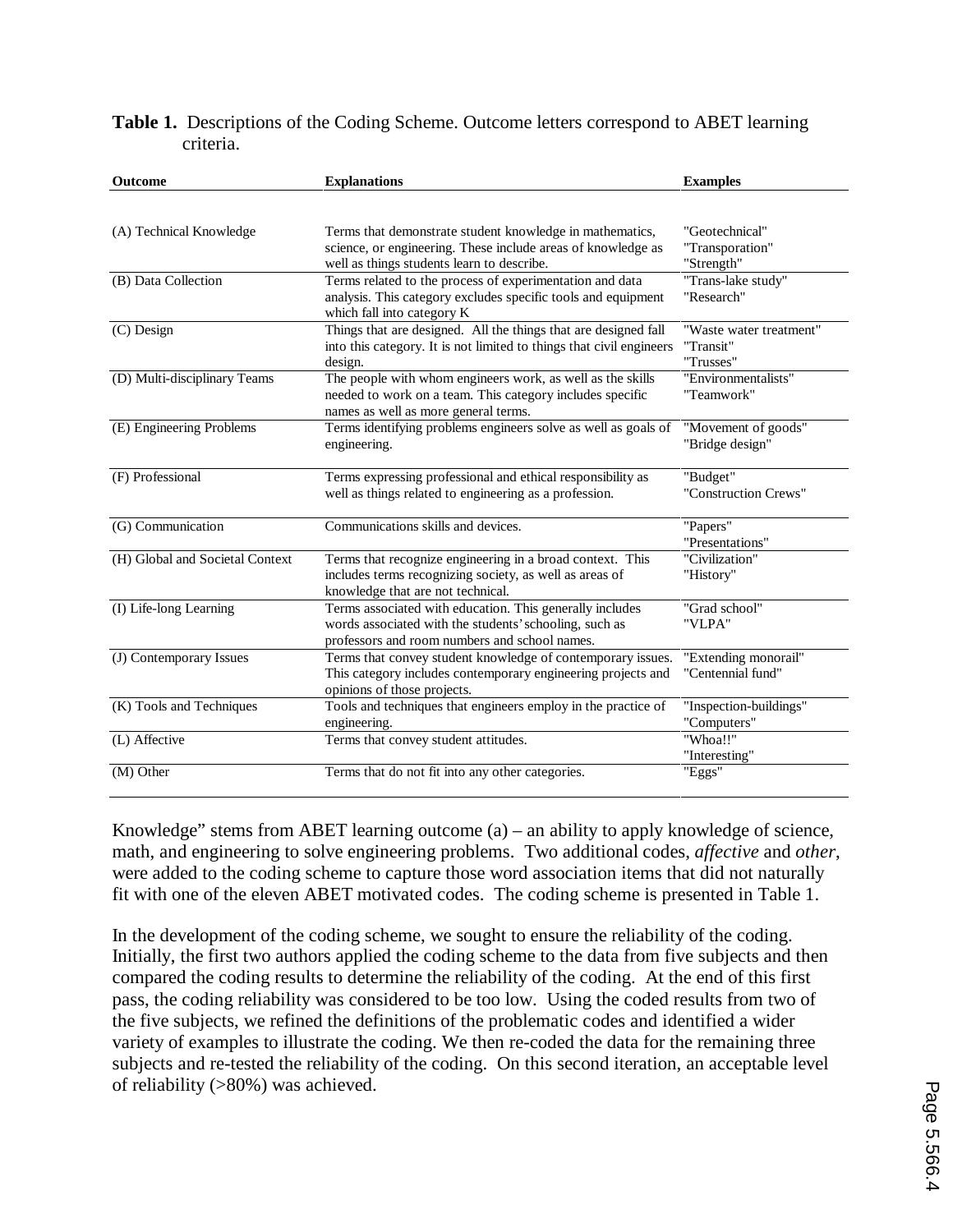In presenting the results of the coding, we focus on the coded results of five subjects. These five subjects were selected to represent a range in terms of number of items listed in the word association task. By focusing most of our attention on just these five subjects, we were able to explore individual students' conceptions of civil engineering.

## **Results**

Across the group of thirty subjects, the subjects generated a mean of 51 items, with a standard deviation of 5.2 items. The median number of items generated, 42, reflects the skew of the distribution of number of items generated (see Figure 1). While a few subjects generated a large number of items, most generated around 30-50 items.

The data for the subjects differed in a number of ways. For example, students included technical topics such as "hydraulics" and "surveying" as well as ideas that did not seem **Figure 1**. Distribution of Number of Items specific to civil and environmental



Generated during Free Recall

engineering. One student included personal information such as sleep deprivation, toward the end of the list and another student included personal information such as names. One student included seemingly random ideas, such as "eggs", that are difficult to relate to the topic of civil engineering without asking the student about the relationship. However, the relationship between most listed items and civil engineering was apparent.

In terms of format, one student (with a low number of generated ideas - 19) include phrases describing civil engineering. Another student (again with a low number of generated ideas – 14) include whole phrases describing what was learned. Most students listed their ideas as one long list. However a couple of students grouped the topics in their list. For example, one student grouped their ideas into two categories - "civil" and "environmental". Another student grouped their ideas into knowledge areas such as "hydraulics."

## Coded Results by ABET Learning Outcome

In this section and the next section, we present the results from the selected group of five subjects. Figure 2 shows the percentage of each of the five subjects' responses that were associated with each ABET learning outcome. For example, consider the first set of data points above the "A" in Figure 2. These points represent the percentage of each of the five subjects' responses that were coded as associated with ABET learning outcome (A) – technical knowledge.

In Figure 2, the learning outcomes are ordered based on their prominence in subject responses. The majority of most subjects' responses fell into the category of technical knowledge. Items were coded as technical knowledge if they referred to an area of science, math, or engineering knowledge that a subject might know about. This result that most subject responses fell in this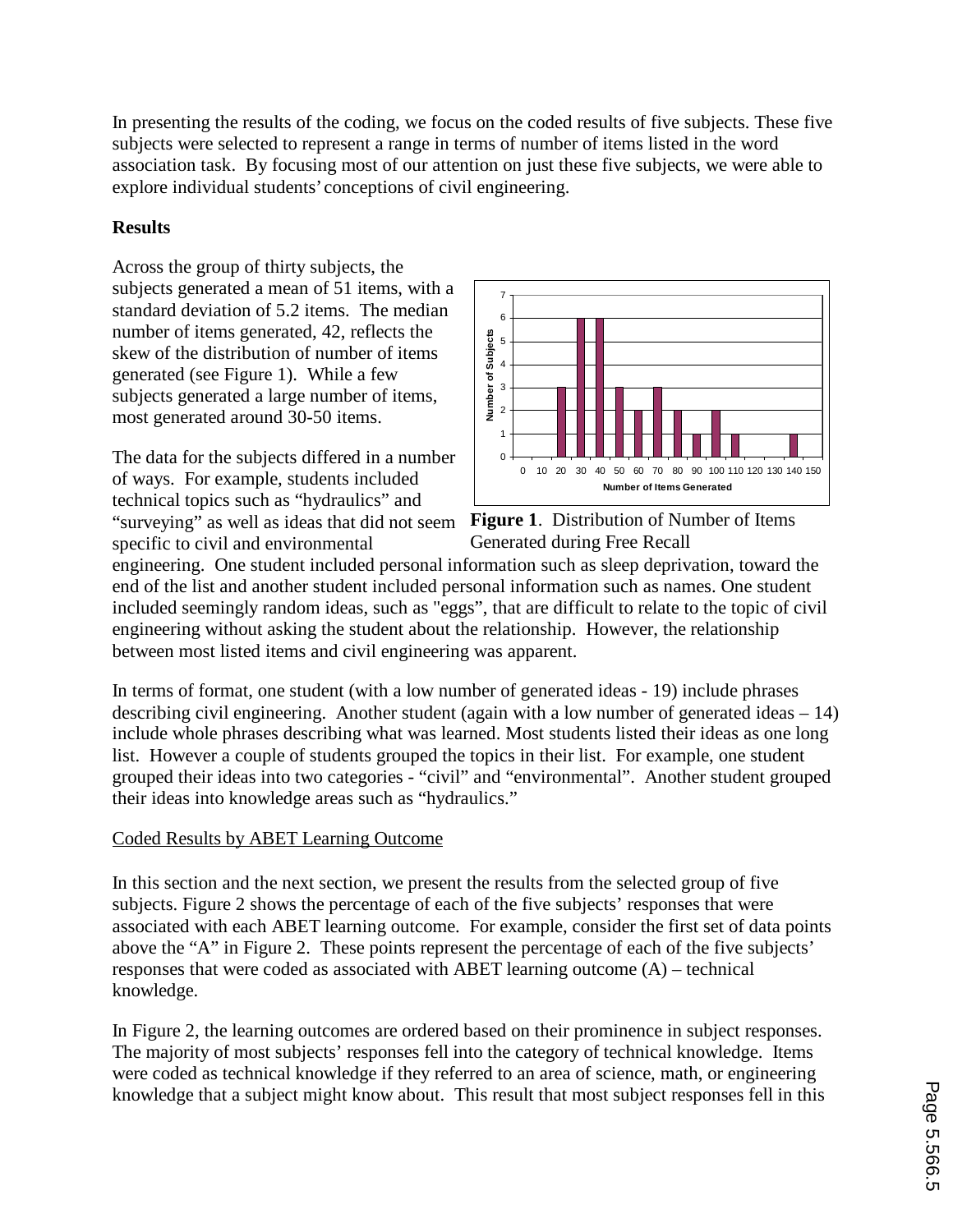

**Figure 2.** Distribution of Subject Responses across ABET Learning Categories (The numbers above the ABET Learning Outcome Letters represent the average, and standard deviation, in the percentage of subjects' items associated with that particular learning outcome.)

category is consistent with expectations – a large portion of student experiences in an engineering program focus on learning the technical knowledge required to be an engineer.

A large percentage of subject responses also fell into category  $(C)$  – Design. Items were coded as design if they represented something that a civil engineer could create. For example, bridges, trusses, and even bolts were coded as design since all could be designed according to some specification. That subjects included a larger percentage of these items in their responses also makes sense – many of the items in this category represent visible signs of civil engineering.

Three ABET categories received an average of about 10% of the items: (E) – Problem solving,  $(K)$  – Tools and Techniques, and  $(F)$  – Profession. Items were coded as problem solving if they referred to problems or goals for engineers to achieve. Example items included "Improve city quality," and "Protecting populations." Tools and techniques accounted for a similar number of items in the subject responses. Examples included tools such as Matlab, GPS, and Theodolite and techniques such as Seismic planning, recycling, and surveying. Subjects also seemed to have a significant number of items related to engineering as a profession. These included items such as "clients" and "building codes" as well as general references to the economics of business.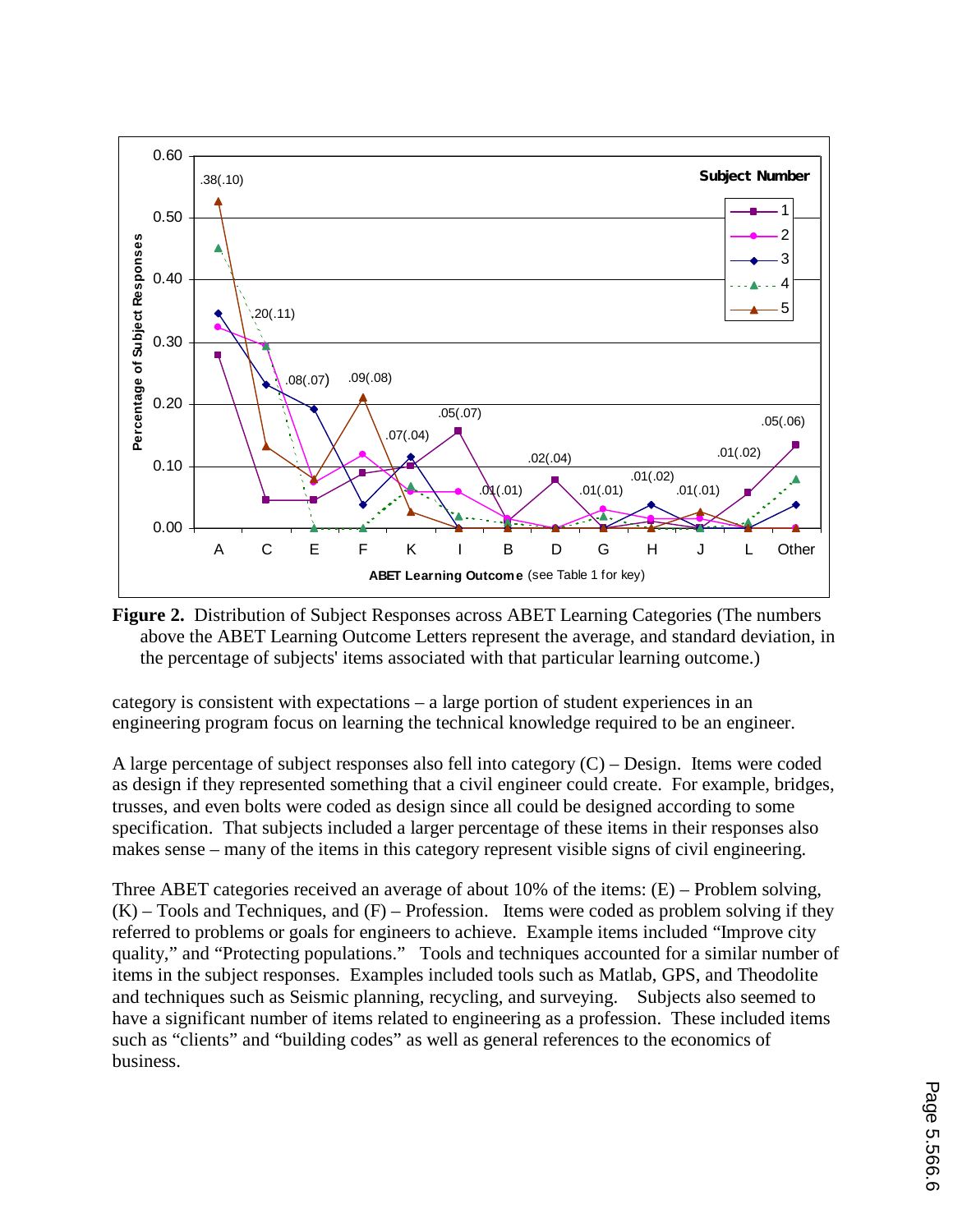Also made more apparent by Figure 2 is the number of categories for which students had few responses. There were six categories that had an average of 1%-3% of the subjects' items (categories B, D, G, H, J, and L). This set included three categories in which three or more students had no responses:  $(J)$  – Contemporary Issues,  $(G)$  – Communication, and  $(D)$  – Multidisciplinary Teams. While an absence of items in the first category (contemporary issues) is not too surprising, the absence of items in the latter two categories seems much more important. Communication and teamwork are critical areas of ability for success in engineering practice.

The final category, (I) – lifelong learning, received all student items related to both learning in general and their current education in particular. The result is that the list of items reflects issues in students' current education rather than ideas about lifelong learning. Items mentioned by subjects included "classroom," "graduate," "Mannering" (a professor), and "quarter." The lists did not include items such as professional society journals, technical conferences, or other strategies that might be taken as a component of lifelong learning.

The above observations represent the average behavior of the five subjects. It is clear from Figure 2, however, that there is variability in the results for different subjects. The next section describes some observations made possible by viewing the results on a subject by subject basis.

## Coded Results by Subject

Figure 3 shows the distribution of each subject's items across the ABET categories. In this representation we can see the differences in how these subjects covered the set of ABET categories. In the figure, the subjects are ordered from the most even distribution to the least even distribution.

Subject 1 had the most even distribution. This subject's responses covered 13 of 15 coding categories. The only two categories that were not represented in the subject's responses were  $(G)$  – Communication and  $(J)$  – Contemporary Issues. Two other categories had very few items  $-(B)$  – Experimentation and  $(H)$  – Global and Societal Context. For all other categories, the subject had 5% or more of his/her responses in those categories.

Subject 5 had a very different distribution. The subjects' responses covered only 6 of 13 categories. The majority of the subject's responses (53%) fell into the technical knowledge. This percentage of responses in the technical knowledge category represented the highest percentage of any subject. Subject 5 also had the highest number of items in category  $(F)$  – Profession.

## **Discussion and Concluding Remarks**

This paper documents preliminary results of a study into students' conceptions of engineering. In particular, students' responses in a word association task were analyzed to determine the extent to which the listed items covered categories derived from the ABET learning outcomes. In this paper, the results for five subjects were presented in order to illustrate some of the potential patterns identified through the analysis.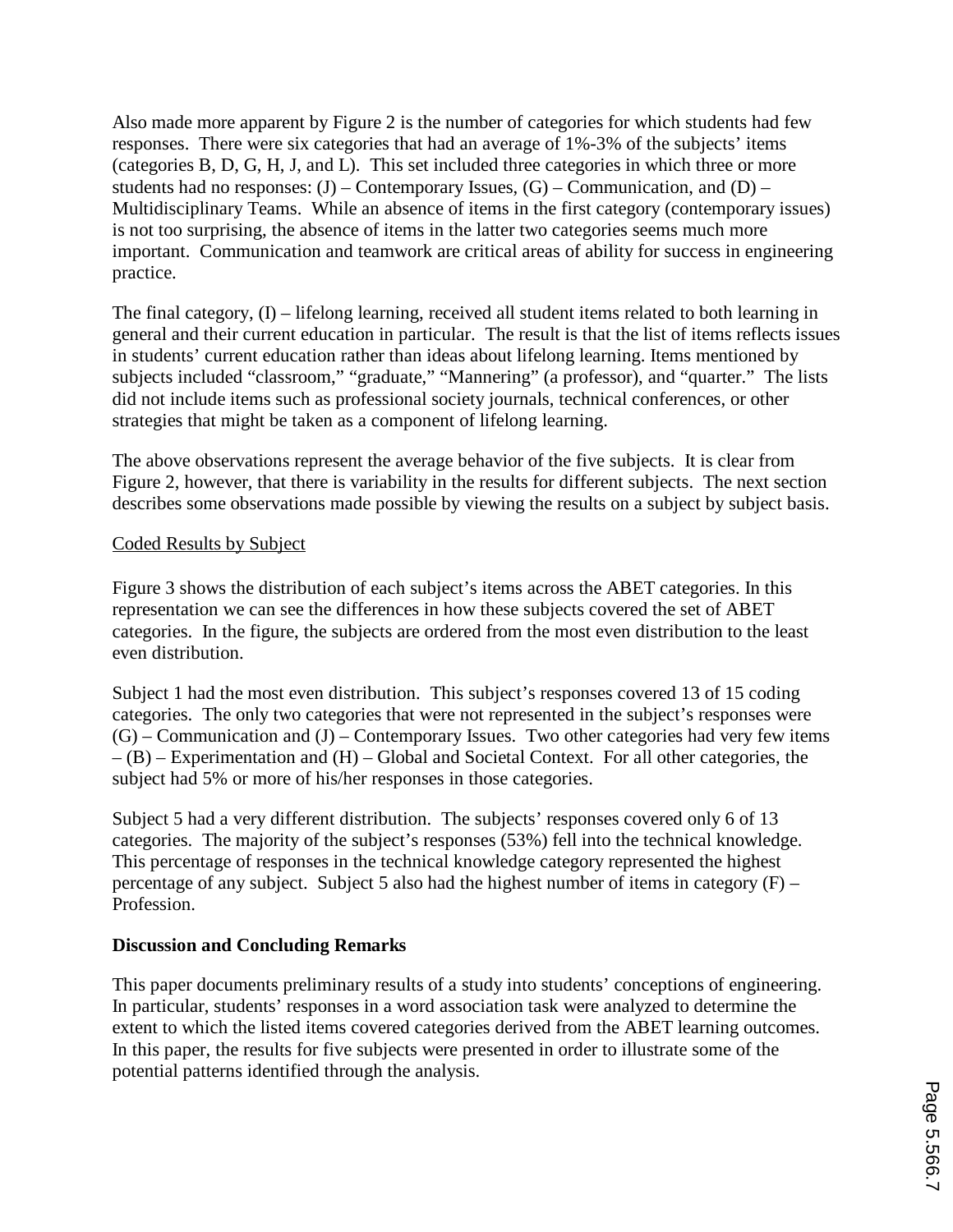

**Figure 3.** Distribution of Subject Responses Across ABET Learning Outcomes

One observation is that this sample of students seems to have a broad understanding of engineering. Their responses extend beyond the technical knowledge category. However, one might wonder whether the conceptions of engineering are broad enough. This type of analysis suggests that students may need support in understanding the importance of topics such as communication and teamwork in engineering practice. Even though these two particular concepts may frequently be stressed in engineering curricula, our small sample indicates that students may not understand the importance of these activities in engineering practice. We plan to further investigate this hypothesis when we complete the analysis with the entire dataset.

## **Acknowledgements**

This research is being supported by a National Science Foundation postdoctoral fellowship awarded to Dr. Turns (EEC-9872498). We would like to acknowledge the enthusiastic support that this project has received from the department of Civil and Environmental Engineering at the University of Washington, in general, and specifically the aid of Dr. Fred Mannering and Dr. Greg Miller. Finally, we would like to thank the 30 civil and environmental engineering students who participated in this data collection effort.